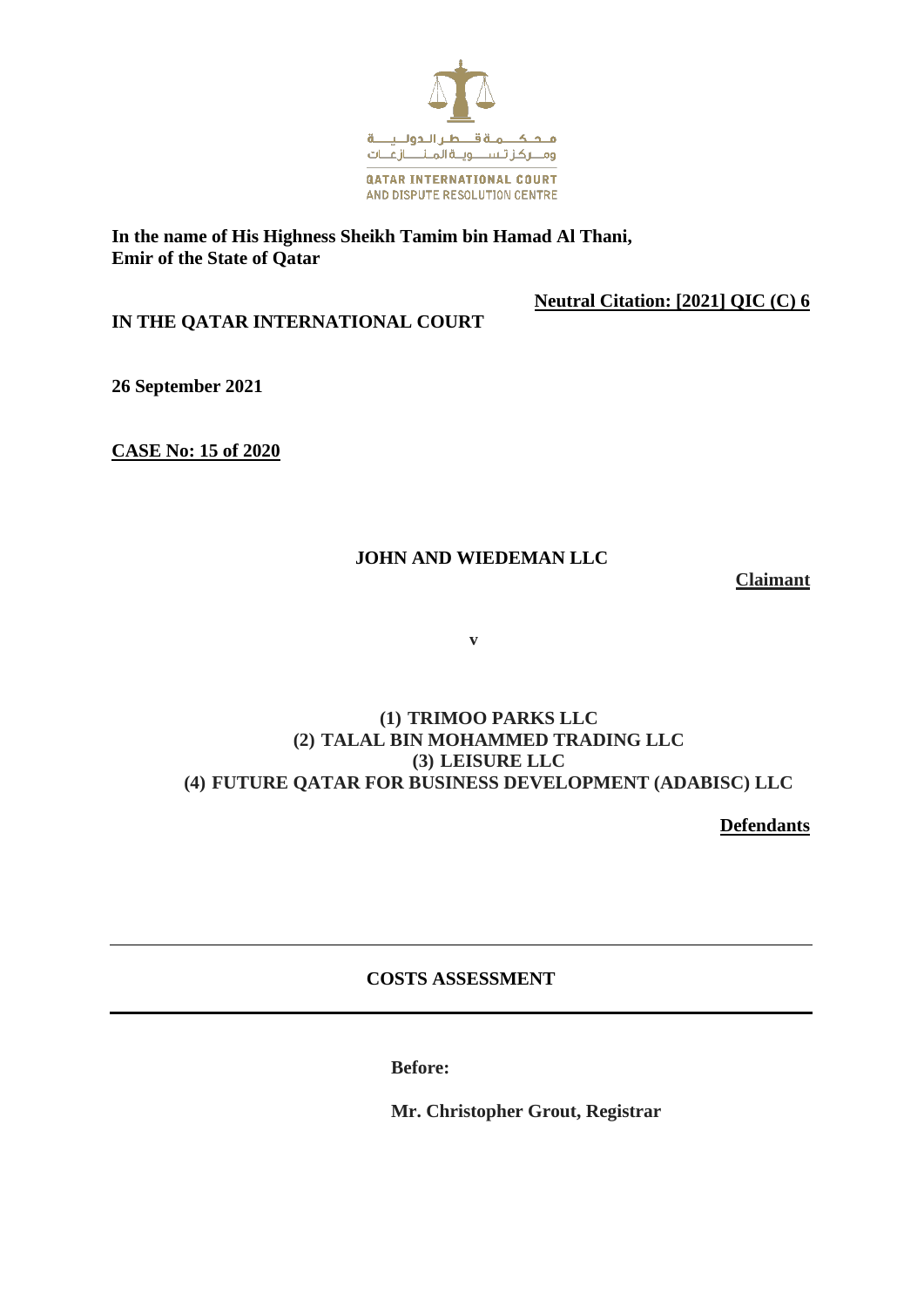#### **JUDGMENT**

#### **Introduction**

- 1. This costs assessment arises as a result of the judgment of the First Instance Circuit of the Court (Justices Kirkham, Hamilton, and Al Anezi), dated 22 August 2021 and reported at [2021] QIC (F) 21. By that judgment, the Court ordered the First Defendant to pay to the Claimant the sum of QAR 416,539 along with particularised pre and post judgment interest. It dismissed the claim against the other Defendants. It awarded the Claimant its reasonable costs as against the First Defendant, to be assessed by the Registrar if not agreed. The Claimant wrote to the First Defendant to seek agreement on the issue of costs but received no response. On 13 September 2021, the Claimant applied to have its costs assessed. The Defendant was given 7 days in which to file and serve a response but failed to do so.
- 2. As I am afforded a "wide discretion"<sup>1</sup> as to the procedure to be adopted when undertaking an assessment, on the basis of proportionality and expediency I considered the matter on the written submissions provided, i.e. without an oral hearing, having indicated to both parties that that is what I was minded to do and having received no submissions to the contrary from either of them.

### **The Principles to be Applied**

3. In *Hammad Shawabkeh v Daman Health Insurance Qatar LLC* [2017] QIC (C) 1, I laid down the principles to be applied when assessing 'reasonable costs'. At paragraphs 10- 12 of my Costs Assessment, dated 5 March 2017, I said:

*How is the issue of reasonableness to be approached? In my judgment, in order to be recoverable costs must be both reasonably incurred and reasonable in amount. If they are not then they are unlikely to be recoverable.* 

<sup>1</sup> *Hammad Shawabkeh v Daman Health Insurance Qatar LLC* [2017] QIC (F) 1, at paragraph 21. That principle was not interfered with by the Appellate Division of the Court in the same case in its judgment dated 11 September 2017, reported at [2017] QIC (A) 2.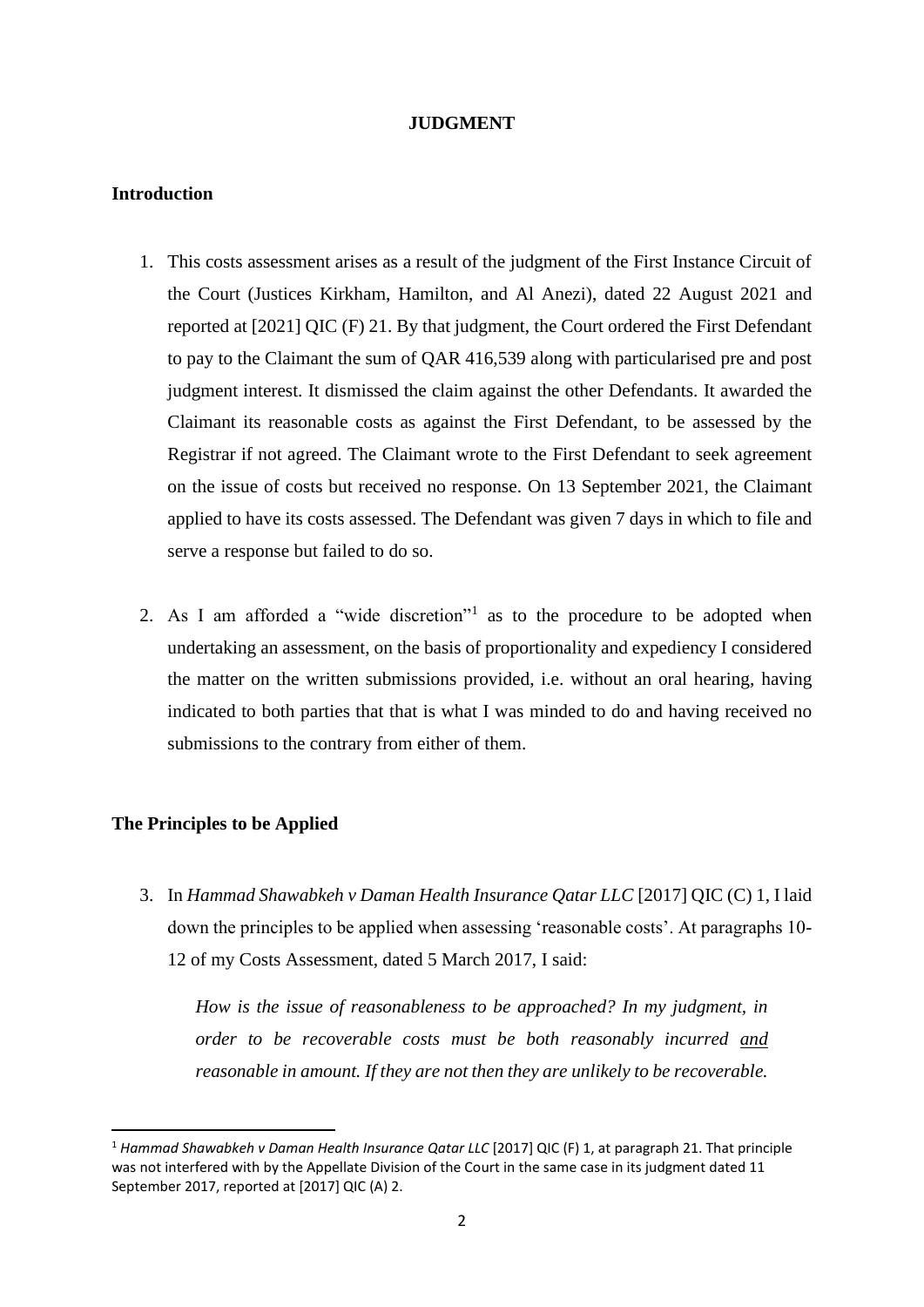*I have identified the following (non-exhaustive) list of factors which will ordinarily fall to be considered when assessing whether or not costs have been reasonably incurred by a party and, if they have, whether they are also reasonable in amount:*

*(a) Proportionality;* 

- *(b) The conduct of the parties (both before and during the proceedings);*
- *(c) Efforts made to try and resolve the dispute without recourse to litigation (for example through Alternative Dispute Resolution);*
- *(d) Whether any reasonable settlement offers were made and rejected; and*
- *(e) The extent to which the party seeking to recover costs has been successful.*

*When considering the proportionality factor, the following (again nonexhaustive) factors are likely to fall to be considered:*

- *(a) In monetary or property claims, the amount or value involved;*
- *(b) The importance of the matter(s) raised to the parties;*
- *(c) The complexity of the matter(s);*
- *(d) The difficulty or novelty of any particular point(s) raised;*
- *(e) The time spent on the case;*
- *(f) The manner in which work on the case was undertaken; and*
- *(g) The appropriate use of resources by the parties including, where appropriate, the use of available information and communications technology.*
- 4. Those principles were, upon review by the First Instance Circuit of the Court, approved.<sup>2</sup> In the present case, neither party sought to suggest that those principles should not be applied here.

<sup>&</sup>lt;sup>2</sup> Hammad Shawabkeh v Daman Health Insurance Qatar LLC [2017] QIC (F) 1, at paragraph 20. The decision of the Court to approve those principles was not interfered with by the Appellate Division of the Court in the same case in its judgment dated 11 September 2017, reported at [2017] QIC (A) 2.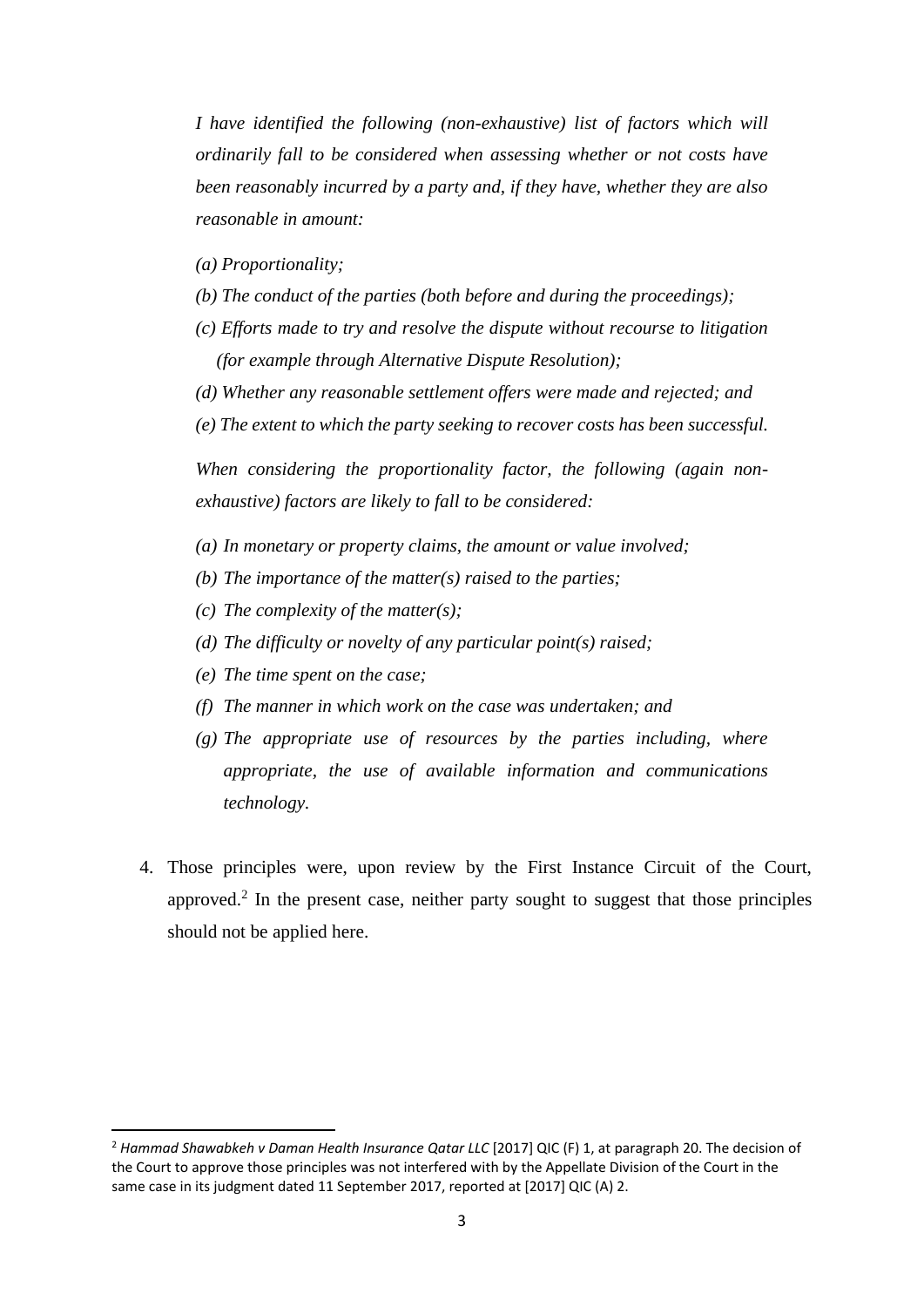## **The Parties' Submissions**

- 5. The Claimant claims costs in the sum of USD 45,825 which comprises 70.5 hours work at an hourly rate of USD 650. Annexed to its submissions is a schedule which breaks down how those hours were spent. As to the hourly rate, the Claimant submits that this is in line with the fees charged by junior lawyers in an international firm, notwithstanding the fact that the lawyer with conduct of the present case was a lawyer of some standing (having 24 years of experience). It submits that the rate is reasonable.
- 6. The Claimant draws attention to various aspects of the First Defendant's behaviour. It points out that, before trial, the First Defendant had promised to pay the Claimant its fees on more than one occasion but ultimately failed to do so. It also says that the First Defendant had, during the course of the trial, made several false assertions in respect of the relationship between the parties.
- 7. As noted above, the First Defendant failed to file any written submissions.

#### **Analysis**

- 8. The Claimant is a law firm. I have, on a number of occasions now, opined that law firms that represent themselves in civil proceedings before the Court are, if awarded their reasonable costs, entitled to claim at their professional rates, subject to those rates being reasonable: see, for example, *Dentons & Co (QFC Branch) v Bin Omran Trading & Contracting LLC* [2020] QIC (C) 3 and *Pinsent Masons LLP (QFC Branch) v Al Qamra Holding Group* [2018] QIC (C) 1. I am not going to repeat the observations I have made in those cases (and others) as to the justification for this. The hourly rate charged in the present case is comparable with other cases I have dealt with and strikes me as reasonable.
- 9. The schedule provided by the Claimant clearly sets out the work undertaken by its lawyer. As noted above, no challenge has been made by the First Defendant in relation to the schedule or the accompanying submissions. Having reviewed the same and